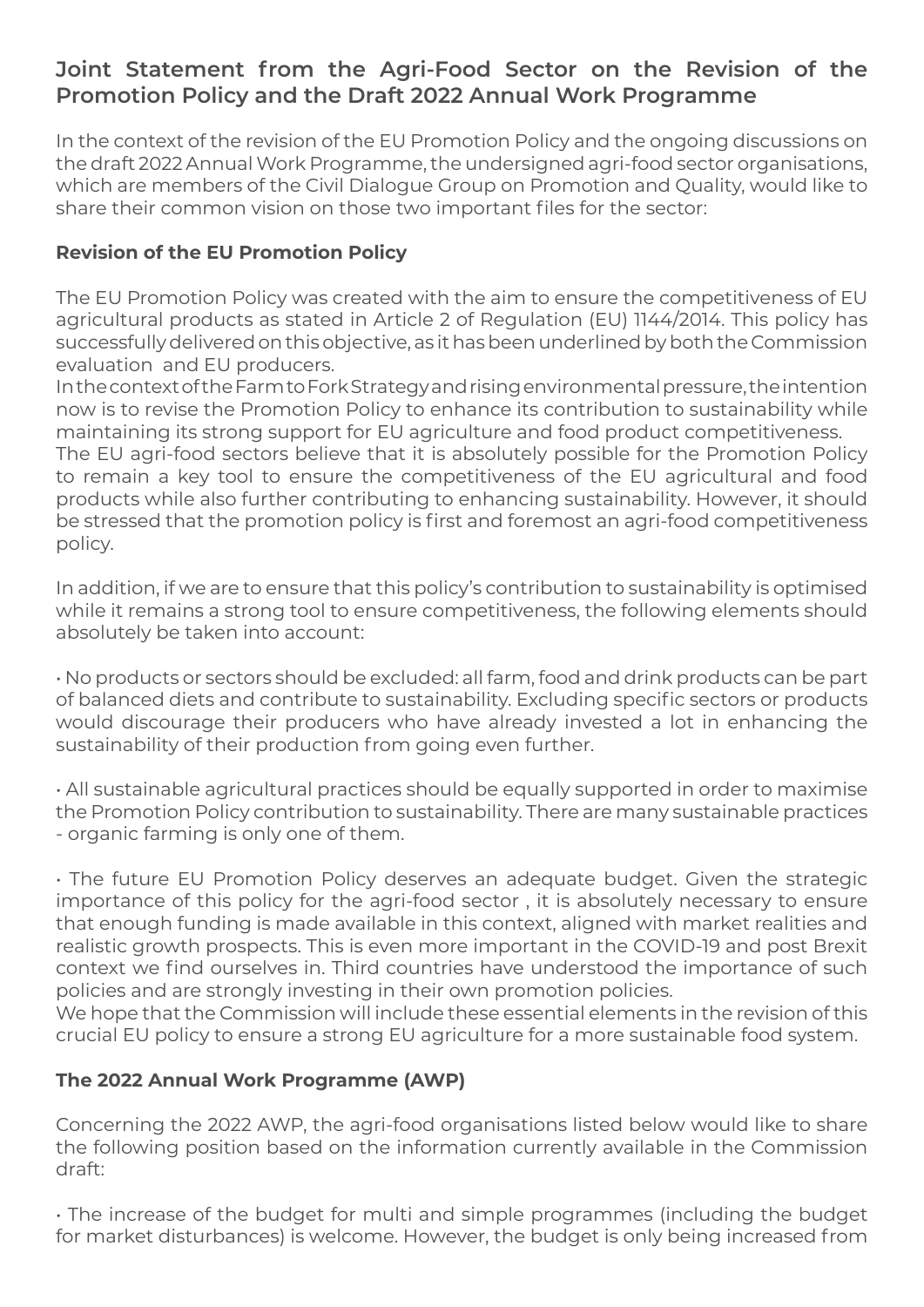183.9 Mio € to 185.9 Mio €, still well below the 200 Mio € set for the AWP 2020. Post-COVID uncertainties, the Brexit reality, and international competitiveness are points of concern which show that the required financial resources to support agri-food business in the internal market as well as on the international market are necessary now more than ever. Serious consideration should be given to allocating a higher budget than what is currently intended.

• The draft AWP provides an even larger budget for the internal organic market with an increase from 6 to 14 Mio € for simple and from 17 to 18 Mio € for multi programmes. We would like to call for a budget allocation that strikes a balance between actions on organic and the sections for generic sustainability promotion and quality, because economic, environmental and social sustainability is much broader than organic farming alone. Moreover, the promotion policy should remain demand-driven and operators should be able to respond to the opportunities offered by the market. This will allow better support for the various sustainable practices and thus maximise the benefits and the contribution of the Promotion Policy. It will also be fairer to all the producers who, despite not being certified as organic, are making considerable efforts to increase the sustainability of their production. For the international market, considering the lack of interest from organic producers due to the market reality, we support the Commission's decision to set out a section dedicated to both organic and sustainability together.

• Regarding the section entitled "proper diet", we would like to ask for some precisions on which products are eligible here. If this dedicated budget line is set to stimulate the consumption of fresh fruit and vegetables as per the 2021 AWP we believe that it should be renamed "fresh fruit and vegetables". If other products will also be eligible here, we advise finding another title for this budget line. Indeed, the wording "proper diet" is not associated with a concrete definition and instead reflects an individual or personal attitude.

We hope the Commission and the Member States will take into account these essential consideration when taking their decision on the 2022 AWP.

## **Conclusion**

The EU Promotion Policy is an essential tool for the EU agri-food sector, particularly in the context of Brexit and the COVID-19 crisis. If it is adequately designed, it can truly support the sector to maintain its competitiveness in an increasingly globalised environment while supporting a shift to a more sustainable food system. However, to ensure this objective, it is crucial to leave no one behind and support producers' efforts toward more sustainability in an extremely competitive environment.